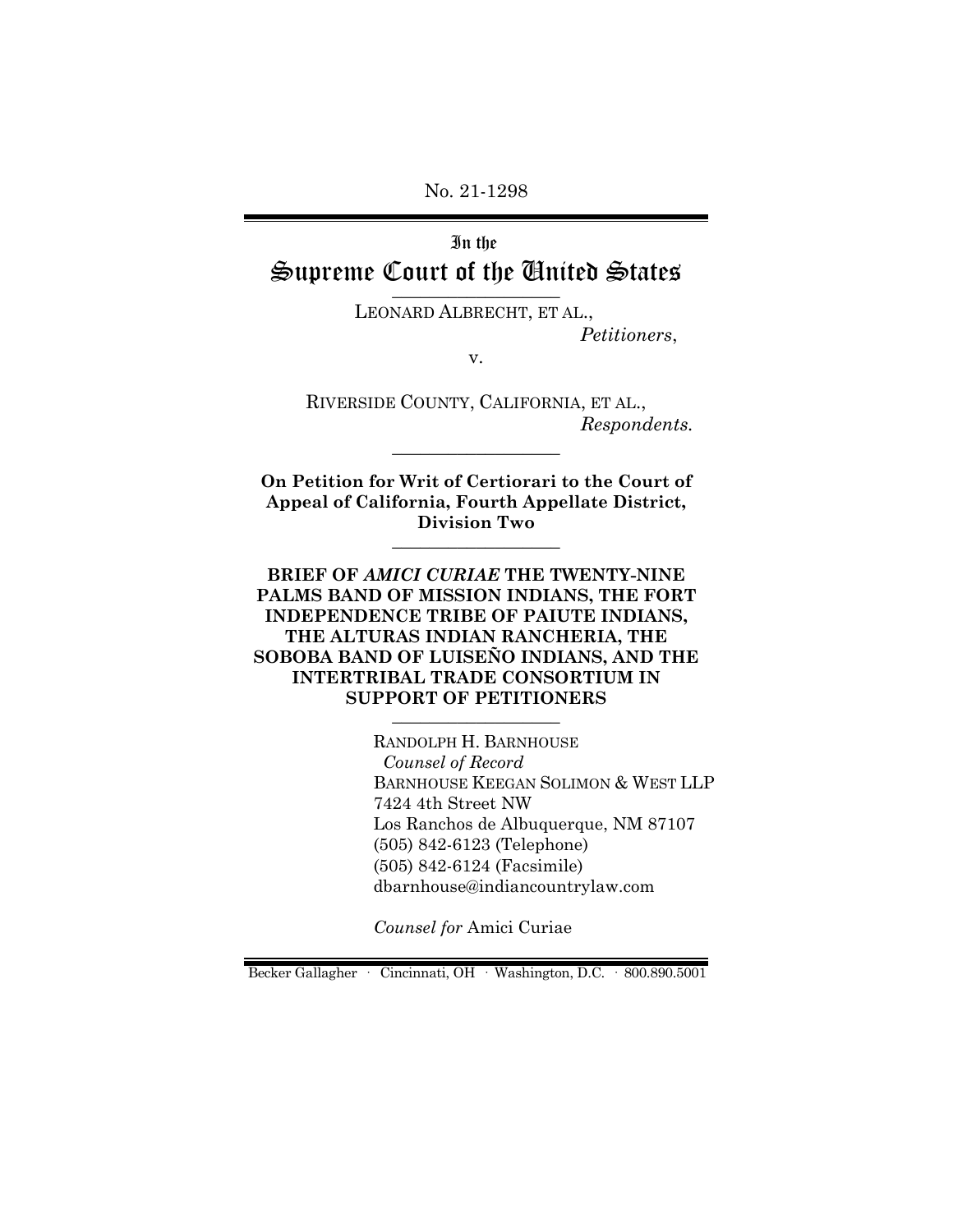# **TABLE OF CONTENTS**

| INTERESTS OF AMICI CURIAE 1                                                                                                                                                                                                                   |
|-----------------------------------------------------------------------------------------------------------------------------------------------------------------------------------------------------------------------------------------------|
| SUMMARY OF ARGUMENT $\ldots \ldots \ldots \ldots \ldots \ldots$                                                                                                                                                                               |
| REASONS FOR GRANTING THE PETITION  3                                                                                                                                                                                                          |
| Petitioners' Questions Presented Address<br>L<br>Exceptional and Fundamental Issues of Legal<br>Significance Affecting Tribal and Federal<br>Control and Jurisdiction Over Tribal Lands That<br>Have Not Been, But Should Be, Settled by This |
| A. The Tribal and Federal Government's<br>Leasing Powers Over Tribal Lands Are All-                                                                                                                                                           |
| B. Only Tribal Governments Have the Power to<br>Tax Non-Indians on Privileges Derived from                                                                                                                                                    |
| II. This Case Presents the Ideal Vehicle to Address<br>an Increasingly Important Issue That Merits                                                                                                                                            |
|                                                                                                                                                                                                                                               |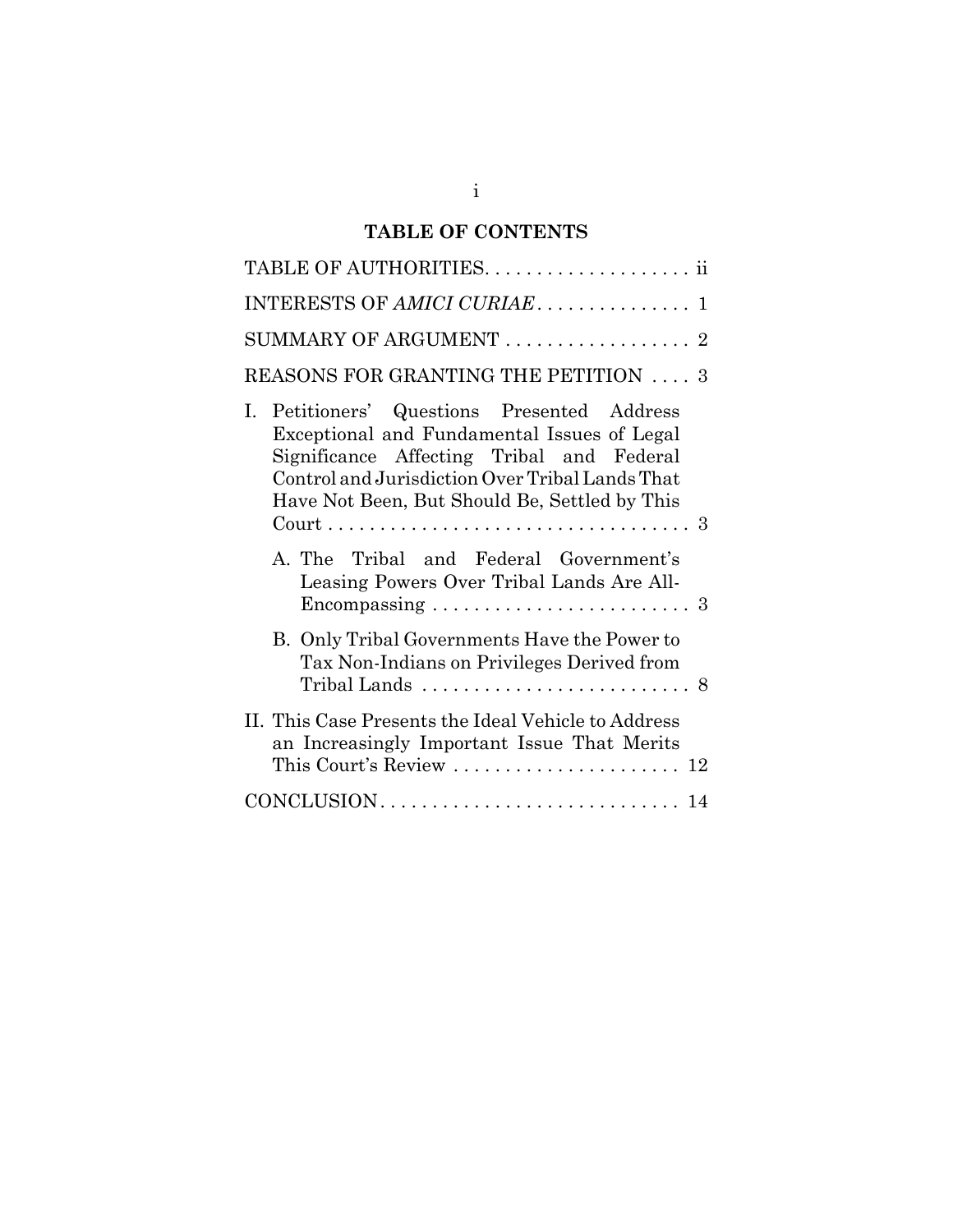## **TABLE OF AUTHORITIES**

## **CASES**

| Fisher v. Dist. Ct.,                         |
|----------------------------------------------|
| Herrera v. Wyoming,                          |
| Kerr-McGee Corp. v. Navajo Tribe of Indians, |
| McClanahan v. Arizona State Tax Comm'n,      |
| McGirt v. Oklahoma,                          |
| Merrion v. Jicarilla Apache Tribe,           |
| Mescalero Apache Tribe v. Jones,             |
| Mobil Oil Corp. v. Comm'r of Taxes,          |
| Montana v. Blackfeet Tribe of Indians,       |
| State of Wisconsin v. J.C. Penney Co.,       |
| United States v. Rickert,                    |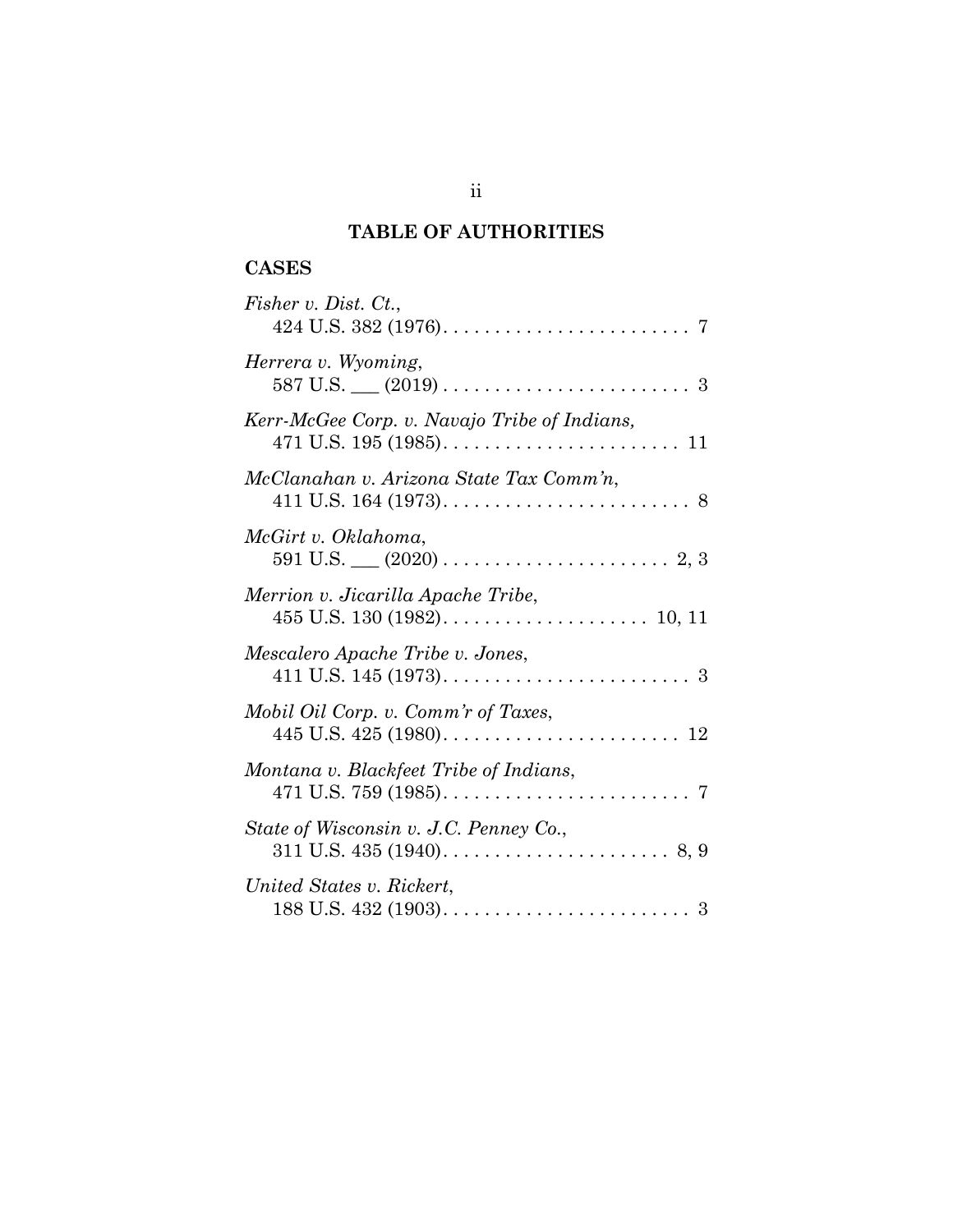| Washington State Dep't of Licensing v. Cougar<br>Den, Inc.,                                                                    |
|--------------------------------------------------------------------------------------------------------------------------------|
| Washington v. Confederated Tribes of Colville<br><i>Indian Reservation,</i><br>447 U.S. 134 (1980). $\ldots$ . 9, 10           |
| White Mountain Apache Tribe v. Bracker,<br>448 U.S. 136 (1980). $\ldots \ldots \ldots \ldots \ldots \ldots \ldots \ldots$ 7, 8 |
| <b>STATUTES</b>                                                                                                                |
|                                                                                                                                |
| $25 \text{ U.S.C.} \S 415 \ldots \ldots \ldots \ldots \ldots \ldots \ldots \ldots \quad 4, 5, 7$                               |
| <b>REGULATIONS</b>                                                                                                             |
|                                                                                                                                |
|                                                                                                                                |
|                                                                                                                                |
|                                                                                                                                |
| Residential, Business, and Wind and Solar<br>Resource Leases on Indian Land, 77 Fed. Reg.                                      |
| <b>OTHER AUTHORITIES</b>                                                                                                       |
| <b>COHEN'S HANDBOOK OF FEDERAL</b><br><b>INDIAN LAW (Nell Jessup Newton)</b>                                                   |

Sen. Rpt. No. 84–375 (May 24, 1955)  $\ldots \ldots \ldots 5$ 

| u. | u | u |  |
|----|---|---|--|
|    |   |   |  |
|    |   |   |  |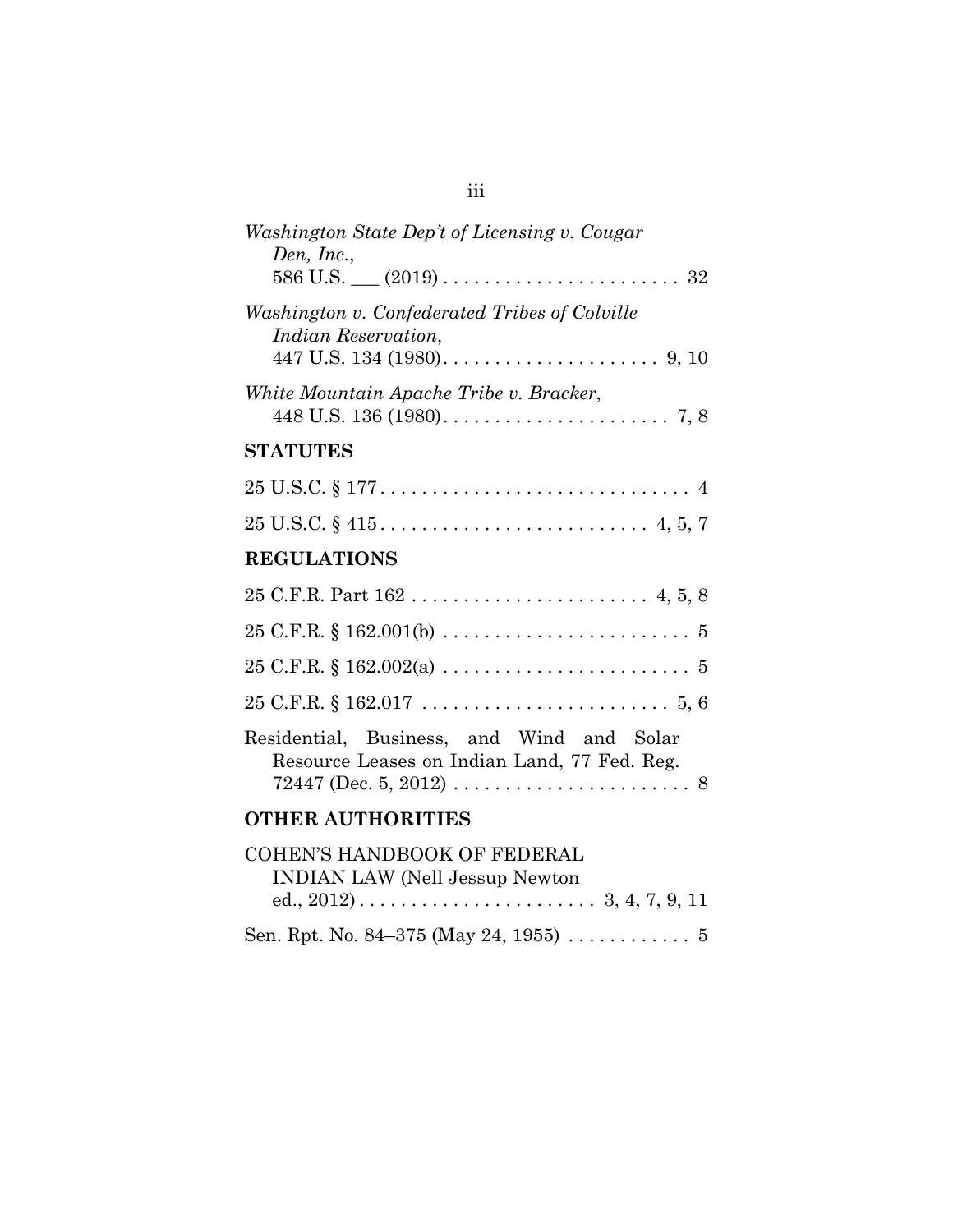| U.S. Dep't of Interior, Indian Affairs Approved    |  |
|----------------------------------------------------|--|
| HEARTH Act Regulations of Five Tribal Nations      |  |
| in California (Apr. 19, 2022), https://www.bia.gov |  |
| /news/indian-affairs-approveshearth-act-regul      |  |
|                                                    |  |
| U.S. Dept. of the Treasury, Community              |  |
| Development and Financial Institutions Fund,       |  |
| The Report of the Native American Lending          |  |
|                                                    |  |
|                                                    |  |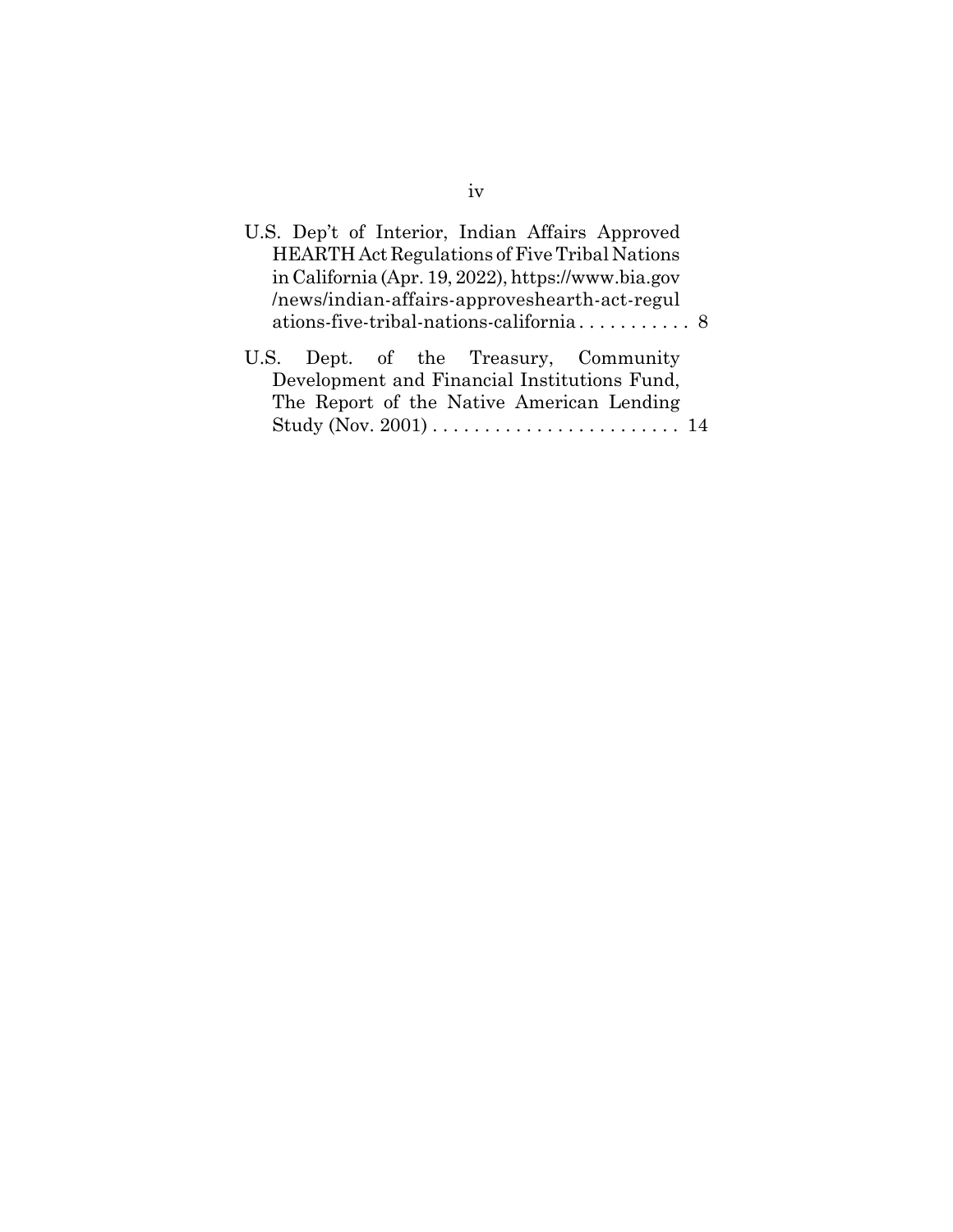#### **INTERESTS OF** *AMICI CURIAE*<sup>1</sup>

*Amici curiae* are the Twenty-Nine Palms Band of Mission Indians, the Fort Independence Tribe of Paiute Indians, the Alturas Indian Rancheria, the Soboba Band of Luiseño Indians, and the Inter-Tribal Trade Consortium. Amicus the Inter-Tribal Trade Consortium is a group of Native American Tribes, Tribally-owned businesses and Native-owned businesses working to secure the historic right of Tribes to trade with each other and develop their economies on Tribal land free of regulation by the states and their political subdivisions. *Amici curiae* the Twenty-Nine Palms Band of Mission Indians, the Fort Independence Tribe of Paiute Indians, the Alturas Indian Rancheria, and the Soboba Band of Luiseño Indians all are federally recognized Indian Tribes located within the exterior boundaries of the State of California which share an interest in protecting their inherent sovereignty and rights to control and engage in economic development on their Tribal lands independent of state authority as a part of their exercise of self-government.

<sup>1</sup> Pursuant to Supreme Court Rule 37.6, *amici curiae* state that no counsel for a party authored this brief in whole or in part, and neither counsel for a party nor a party made a monetary contribution intended to fund the preparation and submission of this brief. No person other than the *amici curiae*, its members, or its counsel made such monetary contribution. In accordance with Supreme Court Rule 37.2(a), all counsel of record received timely notice of the intent to file this brief and granted written consent to its filing.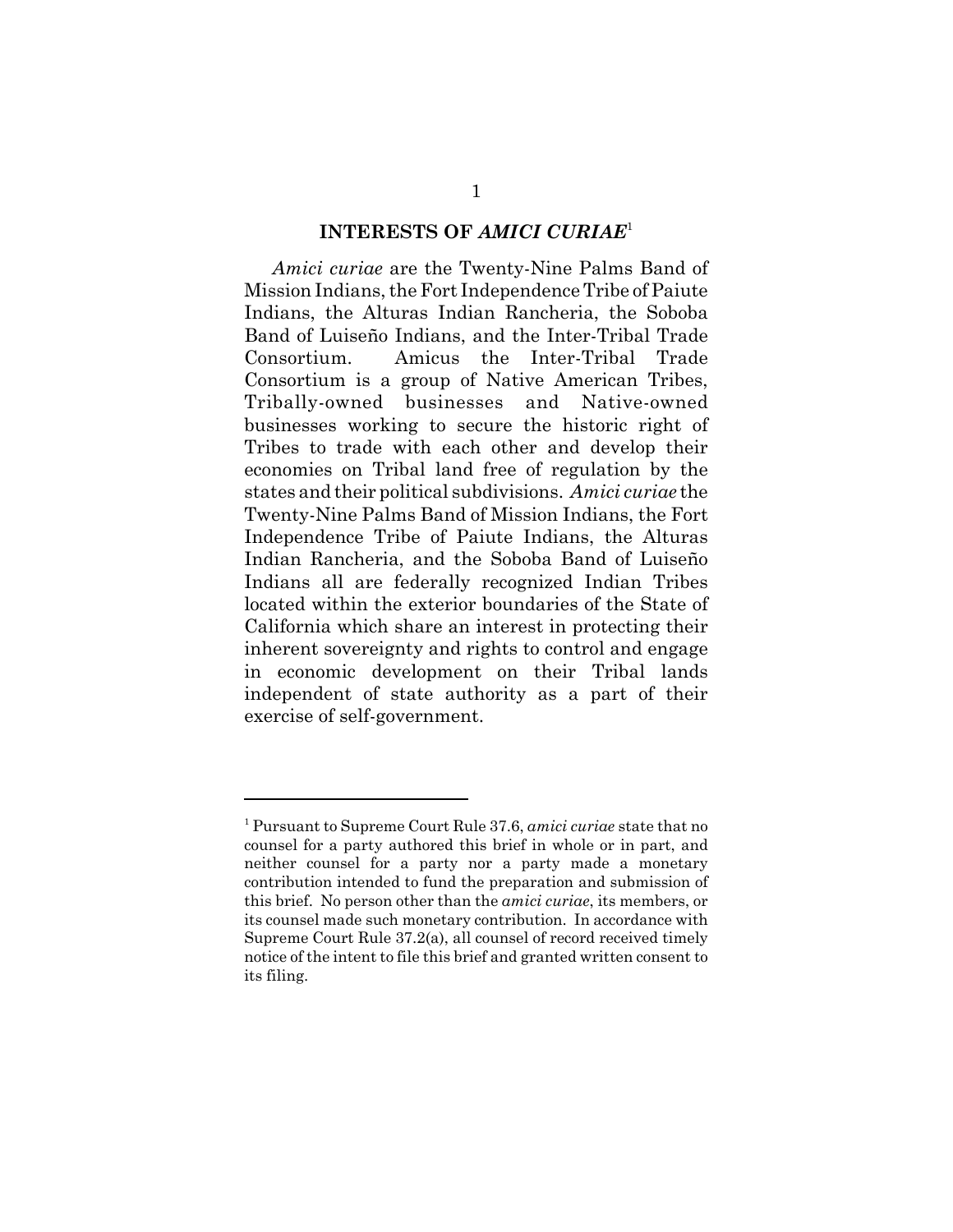*Amici curiae* respectfully file this brief in support of Petitioners Leonard Albrecht et al. asking this Court to issue a writ of certiorari as this case raises critical issues regarding the sovereign rights of Native American Tribes to control their Tribal lands and engage in economic development on their Tribal lands without infringement by state and local government.

### **SUMMARY OF ARGUMENT**

The decision issued by the Court of Appeal of the State of California improperly allows the County of Riverside and other local government entities to impose taxes on Tribal lands leased by Tribes and Tribal members to non-Indian lessees. The state court's decision infringes on the sovereign power of Native American Tribes to control the use of and economic development on their Tribal lands and frustrates the federal and Tribal laws governing the leasing of Tribal lands, which in themselves expressly prohibit taxation on Tribal lands and privileges derived from Tribal lands by states and their political subdivisions.

*Amici curiae* support Petitioners' request for this Court to issue a writ of certiorari, as Petitioners' Questions Presented address exceptional and fundamental legal issues affecting Tribal sovereignty and Tribal and federal control and jurisdiction over the leasing of Tribal lands by non-Indians that have not been, but should be, settled by this Court. The Court consistently has recognized the importance of upholding Tribal control of and economic development on Tribal lands in instances where states have encroached on these rights and granted certiorari in such instances. *See McGirt v. Oklahoma*, 591 U.S. \_\_\_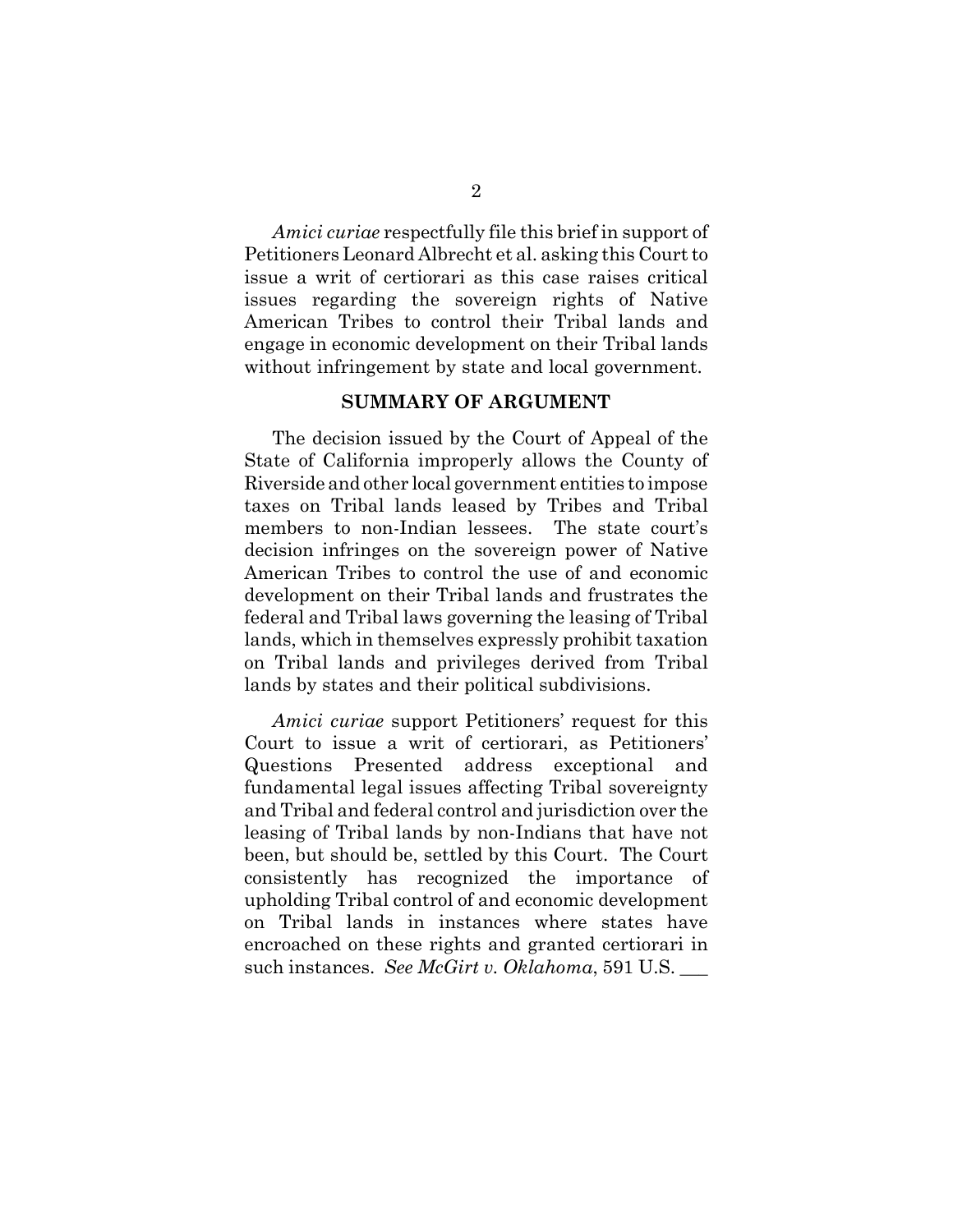(2020); *Washington State Dep't of Licensing v. Cougar Den, Inc.*, 586 U.S. \_\_\_ (2019); *Herrera v. Wyoming*, 587 U.S. \_\_\_ (2019); *Mescalero Apache Tribe v. Jones*, 411 U.S. 145 (1973); *United States v. Rickert,* 188 U.S. 432 (1903).

*Amici curiae* further support Petitioners' request as this case presents an ideal opportunity to address Tribal sovereignty and Tribal and federal control and jurisdiction over Tribal lands by non-Indians and to clarify that improper encroachment of state taxation only impedes economic investment for Tribes and Tribal members and prevents the purposes set forth in the Tribal and federal leasing framework from being fulfilled. Such issues will only increase in importance and scope as Tribes pursue land-derived economic opportunities from Indians and non-Indians alike.

### **REASONS FOR GRANTING THE PETITION**

- **I. Petitioners' Questions Presented Address Exceptional and Fundamental Issues of Legal Significance Affecting Tribal and Federal Control and Jurisdiction Over Tribal Lands That Have Not Been, But Should Be, Settled by This Court.** 
	- **A. The Tribal and Federal Government's Leasing Powers Over Tribal Lands Are All-Encompassing.**

The real property interests held by Tribes in their lands "represent a unique form of property right in the American legal system." COHEN'S HANDBOOK OF FEDERAL INDIAN LAW § 15.01, at 995 (Nell Jessup Newton ed., 2012) [hereinafter, COHEN'S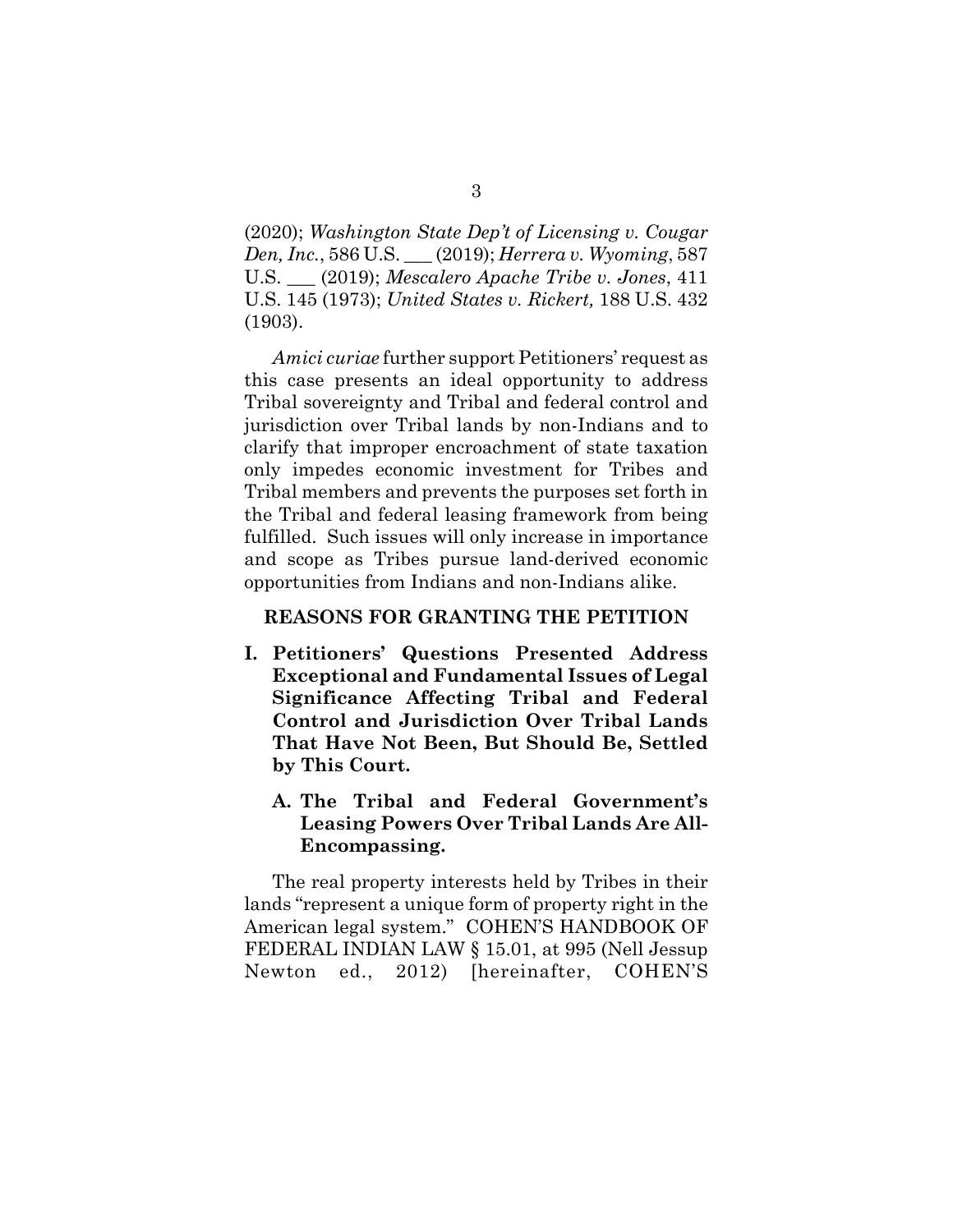HANDBOOK]. In general, and for purposes of this case, this property right constitutes the federal government holding lands in trust for the benefit of Tribes and Tribal individuals ("Tribal Lands"). *Id.* At present, there are approximately 56.2 million acres of land held in trust for Tribes and tribal individuals, not including land that has been set aside for Alaska Natives. *Id.* 

The federal government possesses extraordinary power over Tribal Lands. COHEN'S HANDBOOK § 15.06[1], at 1027. One way in which it exercises its power is through imposition of restraints on alienation of Tribal Lands. For example, the Indian Non-Intercourse Act expressly forbids any "purchase, grant, lease, or other conveyance of lands, or of any title or claim thereto, from any Indian nation or tribe of Indians" without federal approval. 25 U.S.C. § 177. As a result, absent specific statutory authority, property claims based on state law doctrines such as adverse possession, statutes of limitation, laches, estoppel, or voidable title are preempted. COHEN'S HANDBOOK § 15.06[5] at 1036. This includes state laws transferring title by foreclosure for a default of a mortgage, or for nonpayment of taxes or debts under a state's uniform commercial codes. *Id.* 

In accordance with this power, the federal government – as only the federal government can – established a set of wide-ranging laws in the Indian Long-Term Leasing Act, 25 U.S.C. § 415, and its implementing regulations, 25 C.F.R. Part 162. These federal laws govern all aspects of surface leasing of Tribal Land, including for non-Indians, with a specific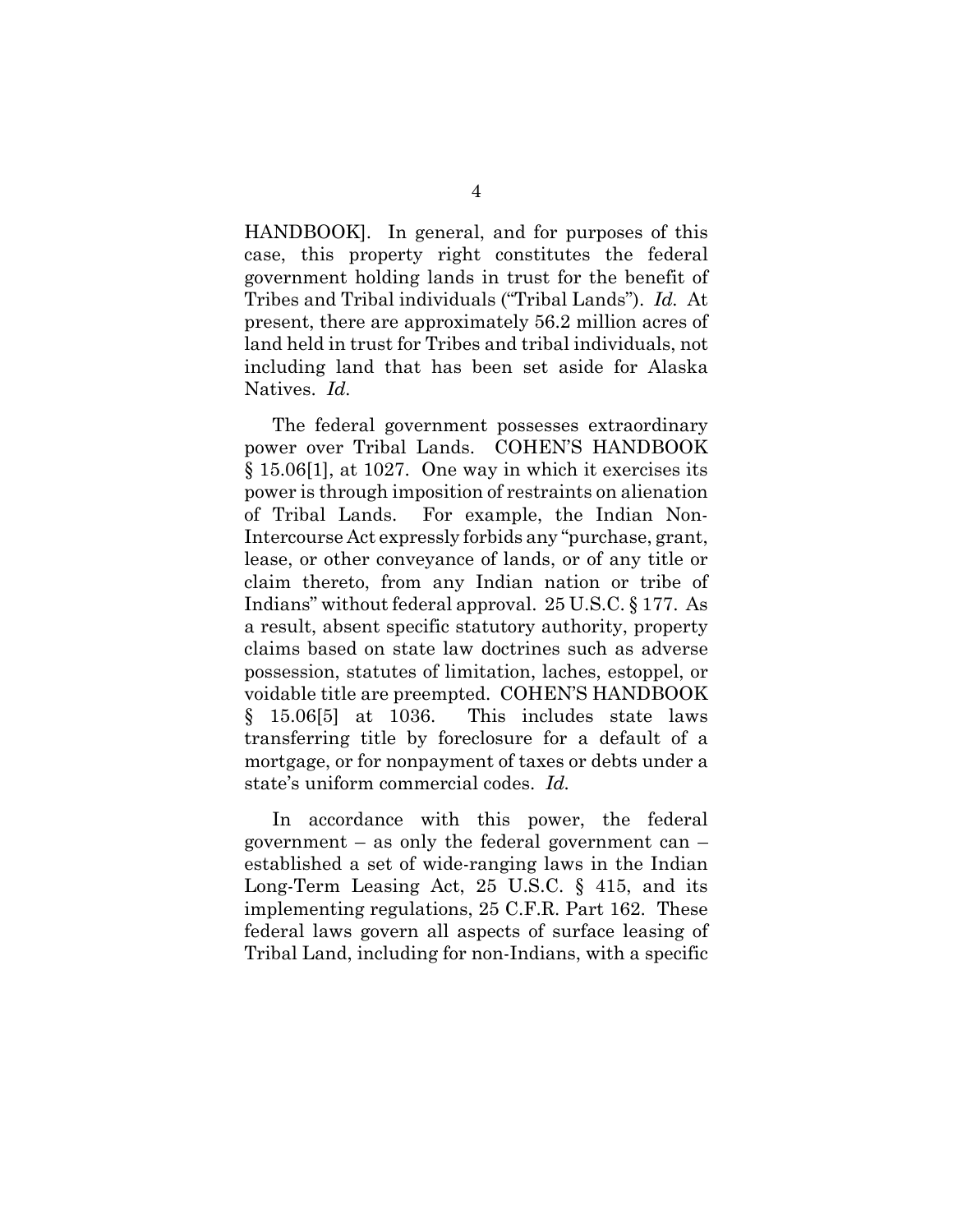purpose to promote Tribal sovereignty and increase opportunities derived from the privilege of leasing such lands. Indeed, the legislative history of 25 U.S.C. § 415 demonstrates that Congress intended to maximize income to Tribes and Tribal members and encourage all types of economic development on Tribal Lands for their benefit. Sen. Rpt. No. 84–375 at 2 (May 24, 1955).

Part 162 honors this congressional intent and provides the legal framework by which lessees, including non-Indian lessees, may enter into leases on Tribal Land. Part 162 defines categories of available leases including agricultural leases, residential leases, business leases, and leasing for wind and solar resources. 25 C.F.R. § 162.002(a). Part 162 also addresses conditions under which the federal government will approve leases, how one may obtain leases, the terms and conditions required in leases, and it provides certainty as to how the federal government will administer and enforce the leases. 25 C.F.R. § 162.001(b). These federal laws set forth strict requirements before any lease on Tribal Lands will be approved.

As part of its Tribal Lands leasing laws, the federal government has recognized that the privileges derived from its ownership of the land in trust for Tribes and Tribal individuals can further empower Tribes by supporting Tribal taxation over those lands. In 25 C.F.R. § 162.017, the federal government has specifically recognized the sovereign right of Tribes to tax permanent improvements, activities, and leaseholds or possessory interest of benefits derived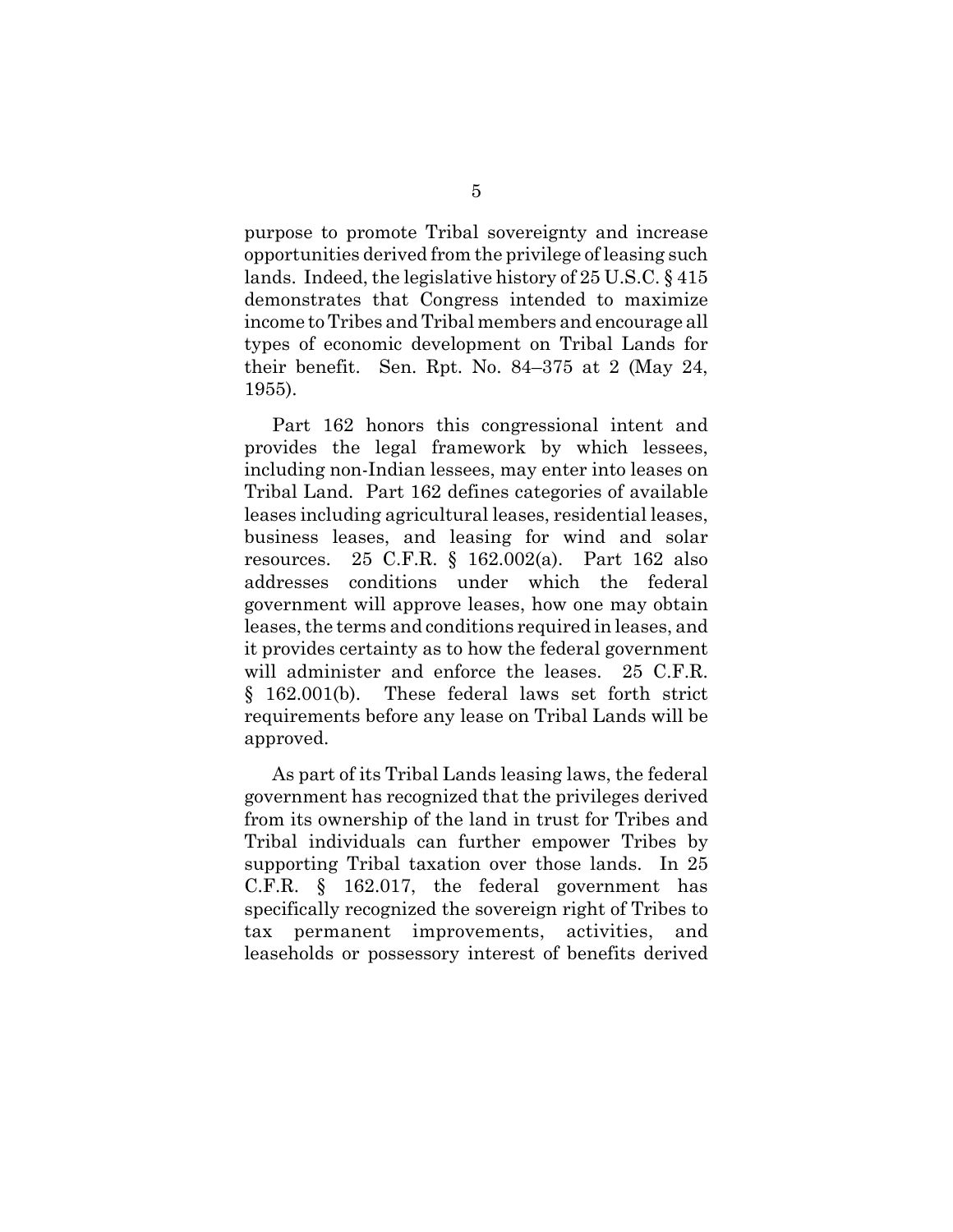from Tribal Lands. At the same time, to protect the federal government's interests and Tribal interests regarding the leasing of Tribal Lands, the federal government has expressly foreclosed the possibility of a state or a political subdivision's instituting taxes that are tied to the Tribal Lands leased. The requirements at 25 C.F.R. § 162.017 specifically state:

(a) Subject only to applicable Federal law, permanent improvements on the leased land, without regard to ownership of those improvements, are not subject to any fee, tax, assessment, levy, or other charge imposed by any State or political subdivision of a State. Improvements may be subject to taxation by the Indian tribe with jurisdiction.

(b) Subject only to applicable Federal law, activities under a lease conducted on the leased premises are not subject to any fee, tax, assessment, levy, or other charge (e.g., business use, privilege, public utility, excise, gross revenue taxes) imposed by any State or political subdivision of a State. Activities may be subject to taxation by the Indian tribe with jurisdiction.

(c) Subject only to applicable Federal law, the leasehold or possessory interest is not subject to any fee, tax, assessment, levy, or other charge imposed by any State or political subdivision of a State. Leasehold or possessory interests may be subject to taxation by the Indian tribe with jurisdiction.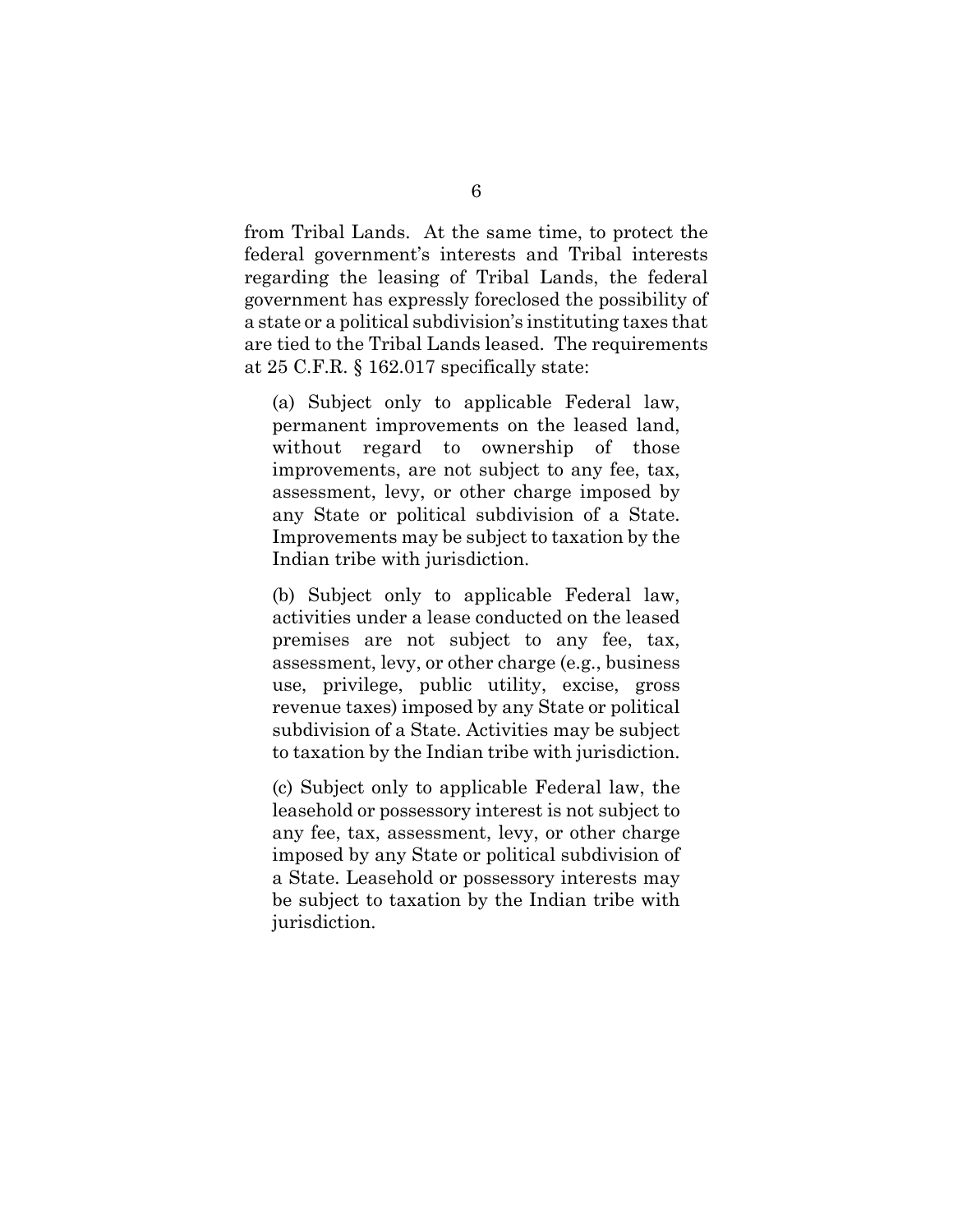Thus, the federal government has explicitly foreclosed any arguable state interest in taxation in favor of Tribal sovereignty and Tribal self-governance.<sup>2</sup>

The only sovereigns other than the federal government with the jurisdiction to exercise power over Tribal Lands with regard to surface leasing are Tribal governments. The federal government affirmed this Tribal control and jurisdiction in 2012, when it adopted a mechanism to transfer to Tribes the federal power to control leasing of Tribal Lands. It did so by enacting the Helping Expedite and Advance Responsible Tribal Home Ownership Act (HEARTH Act), which amended the Indian Long-Term Leasing Act of 1955, 25 U.S.C. § 415. The HEARTH Act established a voluntary, alternative land leasing process under which Tribes may be authorized to negotiate and enter into leases on Tribal Lands for agricultural, business, residential, recreational, religious or educational purposes without separate and additional approval of the Secretary of the Interior. Participating Tribes are required to develop Tribal leasing regulations which the Secretary

 $2^2$  To the extent there is any ambiguity regarding this language, the Indian law canons of construction must be applied. As this Court has held, "[T]he standard principles of statutory interpretation do not have their usual force in cases involving Indian law." *Montana v. Blackfeet Tribe of Indians*, 471 U.S. 759, 766 (1985). Instead, the Court applies the Indian law canons of construction, which require that treaties and other laws be liberally construed in favor of Indians and all ambiguities be resolved in their favor. COHEN'S HANDBOOK § 2.02[1], at 113. The Indian law canons also require Tribal property rights and sovereignty to be preserved unless Congress's intent to the contrary is clear and unambiguous. *See White Mountain Apache Tribe v. Bracker*, 448 U.S. 136 (1980); *Fisher v. Dist. Ct.*, 424 U.S. 382, 387-388 (1976).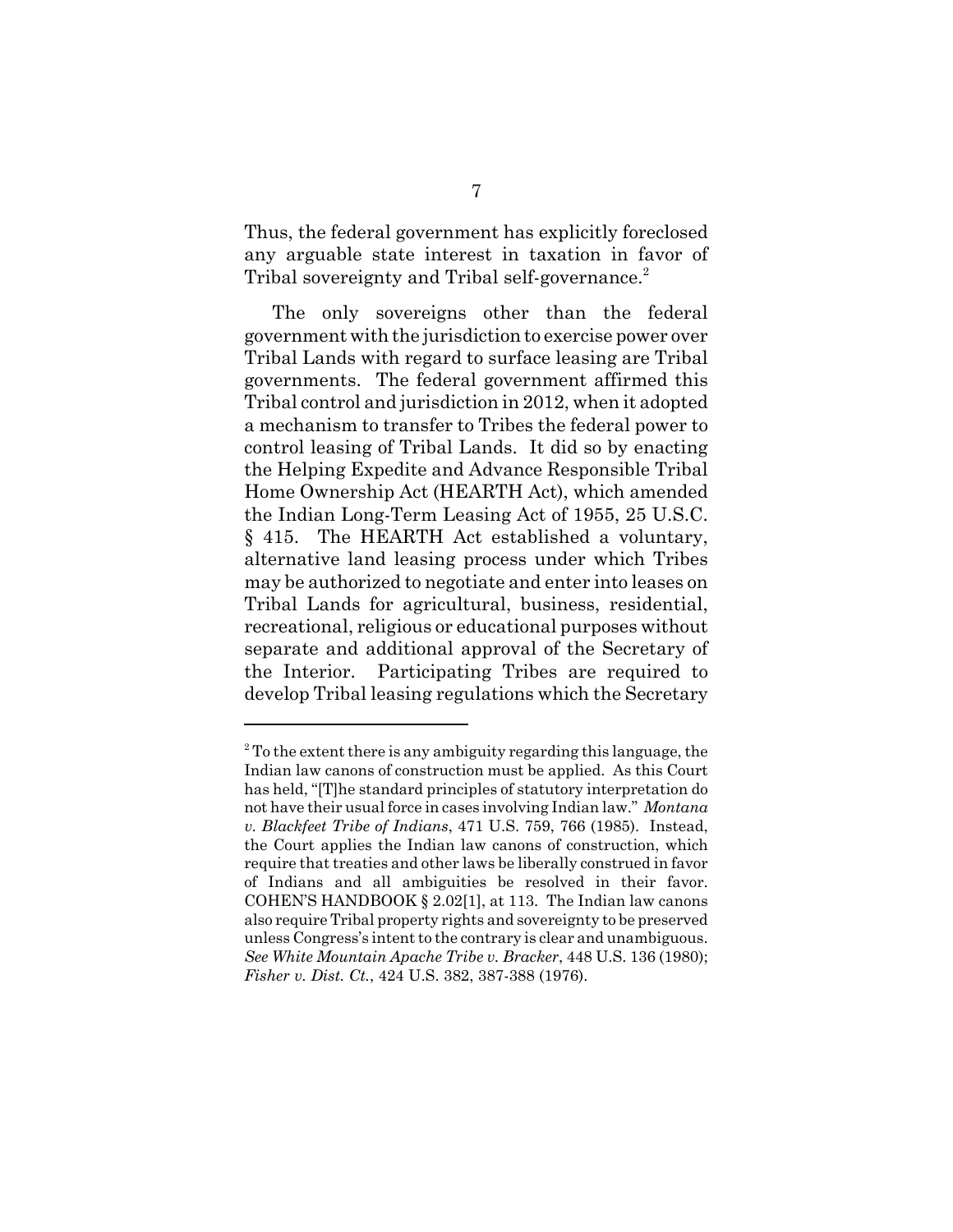is required to approve if they are consistent with 25 C.F.R. Part 162. There is nothing in the HEARTH Act that allows any state control of or jurisdiction over the leasing of Tribal Lands.

In sum, whether through the federal government's leasing laws for Tribal Land or a Tribe's own HEARTH Act leasing ordinances for Tribal Land, the leasing of Tribal Land is an instrumental tool in fulfilling "the traditional notions of sovereignty and [] the federal policy of encouraging tribal independence." *Bracker,* 448 U.S. at 144 (citing *McClanahan v. Arizona State Tax Comm'n,* 411 U.S. 164, 174–75 (1973)). As recognized by the federal and Tribal governments that solely control and manage Tribal land leases, federal leasing laws not only encourage Tribes to use their land profitably for economic development, but ultimately contribute to Tribal well-being and selfsufficiency which benefits not only Tribes and Tribal members but the surrounding communities as well. *See* Residential, Business, and Wind and Solar Resource Leases on Indian Land, 77 Fed. Reg. 72447 (Dec. 5, 2012); U.S. Dep't of Interior, *Indian Affairs Approved HEARTH Act Regulations of Five Tribal Nations in California* (Apr. 19, 2022), https://www.bia.gov/news/indian-affairs-approveshearth-act-regulations-five-tribal-nations-california.

### **B. Only Tribal Governments Have the Power to Tax Non-Indians on Privileges Derived from Tribal Lands.**

Taxation is "the most basic power of government." *State of Wisconsin v. J.C. Penney Co.*, 311 U.S. 435, 444 (1940). A government is "free to pursue its own fiscal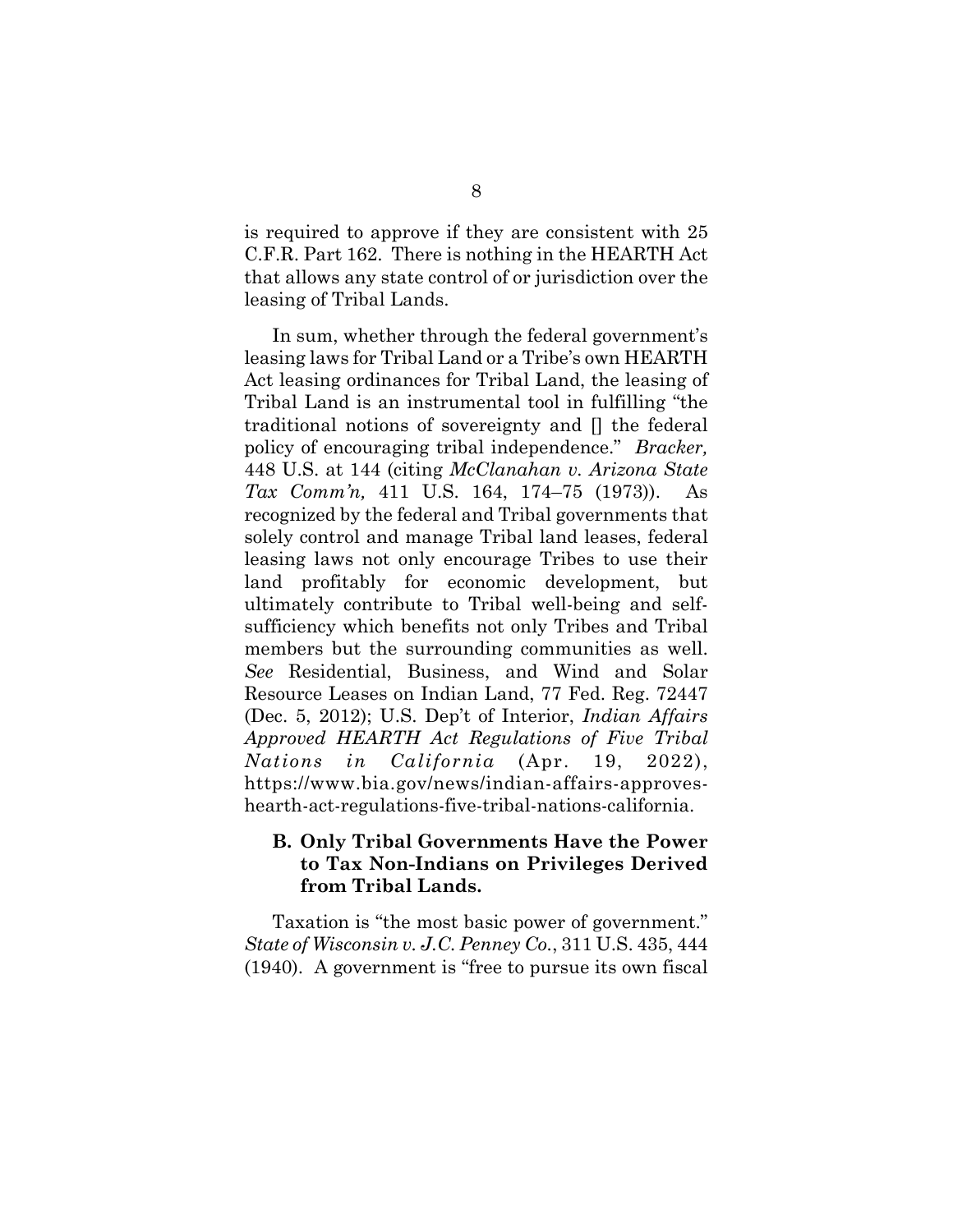policies…if by the practical operation of a tax the [government] has exerted its power in relation to opportunities which it has given, to protection which it has afforded, to benefits which it has conferred by the fact of being an orderly, civilized society." *Id.* 

The power to tax is not confined to state and federal governments; it is also possessed by Tribal governments and includes the power to tax non-Indians on Tribal Lands. Indeed, "[t]he power to tax nontribal members in Indian [C]ountry has long been recognized as one of the core aspects of tribal sovereignty." COHEN'S HANDBOOK § 8.04[2][b], at 720.

According to the Solicitor of the Department of the Interior:

Chief among the powers of sovereignty recognized as pertaining to an Indian tribe is the power of taxation. Except where Congress has provided otherwise, this power may be exercised over members of the [T]ribe *and over nonmembers*, so far as such nonmembers may accept privileges of trade, residence, etc., to which taxes may be attached as conditions.

*Washington v. Confederated Tribes of Colville Indian Reservation*, 447 U.S. 134, 153 (1980) (emphasis in original). As this Court has observed:

Executive branch officials have consistently recognized that Indian tribes possess a broad measure of civil jurisdiction over the activities of non-Indians on Indian reservation lands in which the tribes have a significant interest, 17 Op.Atty.Gen. 134 (1881); \*\*\* 7 Op.Atty.Gen. 174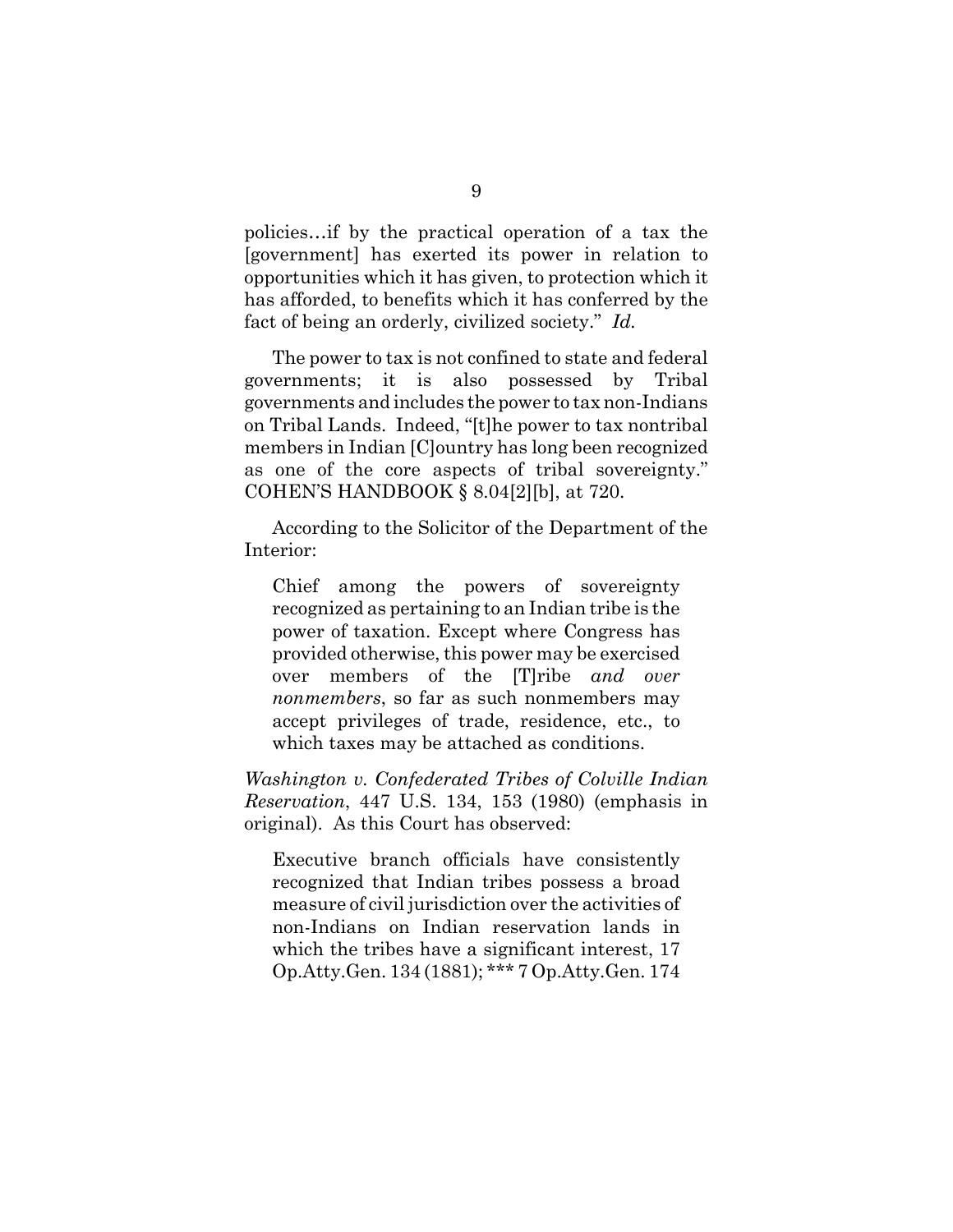### (1855), *including jurisdiction to tax*, 23 Op.Atty. Gen. 214 (1900)….

*Id.* (emphasis added).This Tribal power to tax non-Indians is especially significant when the activities or property of non-Indians is on Tribal Lands as those lands are of significant interest to Tribes and Tribal members.

For example, in *Merrion v. Jicarilla Apache Tribe*, the Court recognized the Jicarilla Apache Nation's taxation power when it upheld a Tribal severance tax imposed on oil and gas severed from Tribal Lands:

The power to tax is an essential attribute of Indian sovereignty because it is the necessary instrument of self-government *and territorial management.* This power enables a tribal government to raise revenues for its essential services. The power does not derive solely from the Indian tribe's power to exclude non-Indians from tribal lands. Instead, it derives from the tribe's general authority, as sovereign, to control economic activity within its jurisdiction, and to defray the cost of providing government services by requiring contributions from persons or enterprises engaged in economic activities within that jurisdiction.

455 U.S. 130, 137 (1982) (emphasis added). That the Jicarilla Apache Nation's Tribal Lands had been designated by Executive Orders did not affect the Nation's sovereign taxation powers. The Court specifically held in *Merrion* that: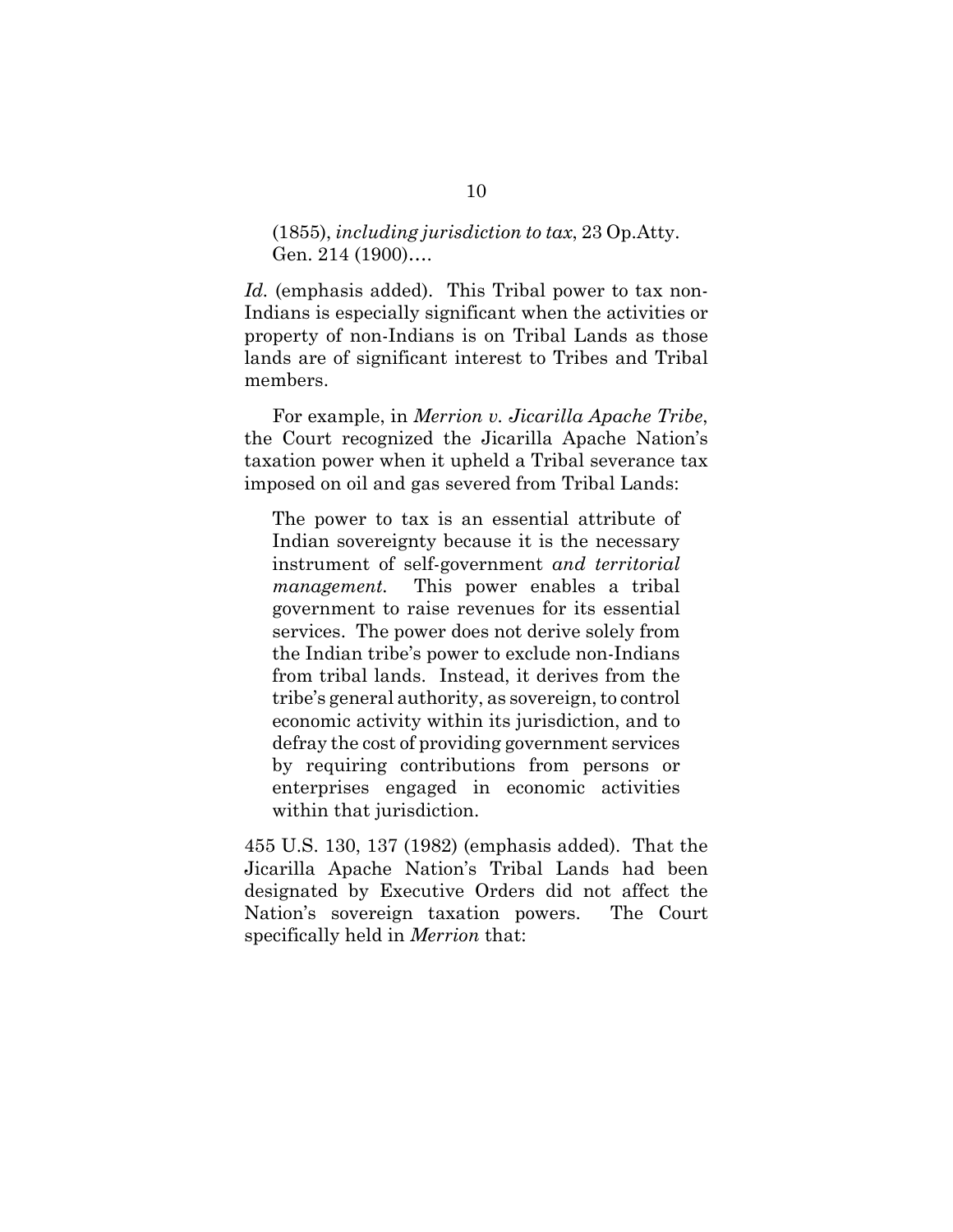The fact that the Jicarilla Apache Reservation was established by Executive Order rather than by treaty or statute does not affect our analysis; the Tribe's sovereign power is not affected by the manner in which its reservation was created.

#### *Id*. at 134 n.1.

In *Kerr-McGee Corp. v. Navajo Tribe of Indians*, the Court similarly examined taxes leveed by the Navajo Nation on Tribal Lands, which included a possessory interest tax. The Court again recognized that "[t]he power to tax members *and non-Indians* alike is surely an essential attribute of such self-government" and observed that Tribes "can gain independence from the federal government" only by financing their own government programs. 471 U.S. 195, 201 (1985) (emphasis added).

For Tribal governments, like federal and state governments, taxation power allows Tribes to provide services and improve the lives of members, nonmembers and visitors alike, which promotes effective Tribal government, economic self-sufficiency, and territorial autonomy. This taxation power is especially important for Tribal governments when related to Tribal Lands and their use; indeed Tribal Lands "form the basis for [Tribes'] social, cultural, religious, political, and economic life" and constitute their premier economic resource. COHEN'S HANDBOOK § 15.01, at 994. By making the informed decision to lease Tribal Lands in a consensual relationship with a Tribe and/or Tribal members, non-Indians are availing themselves of the "substantial privilege of carrying on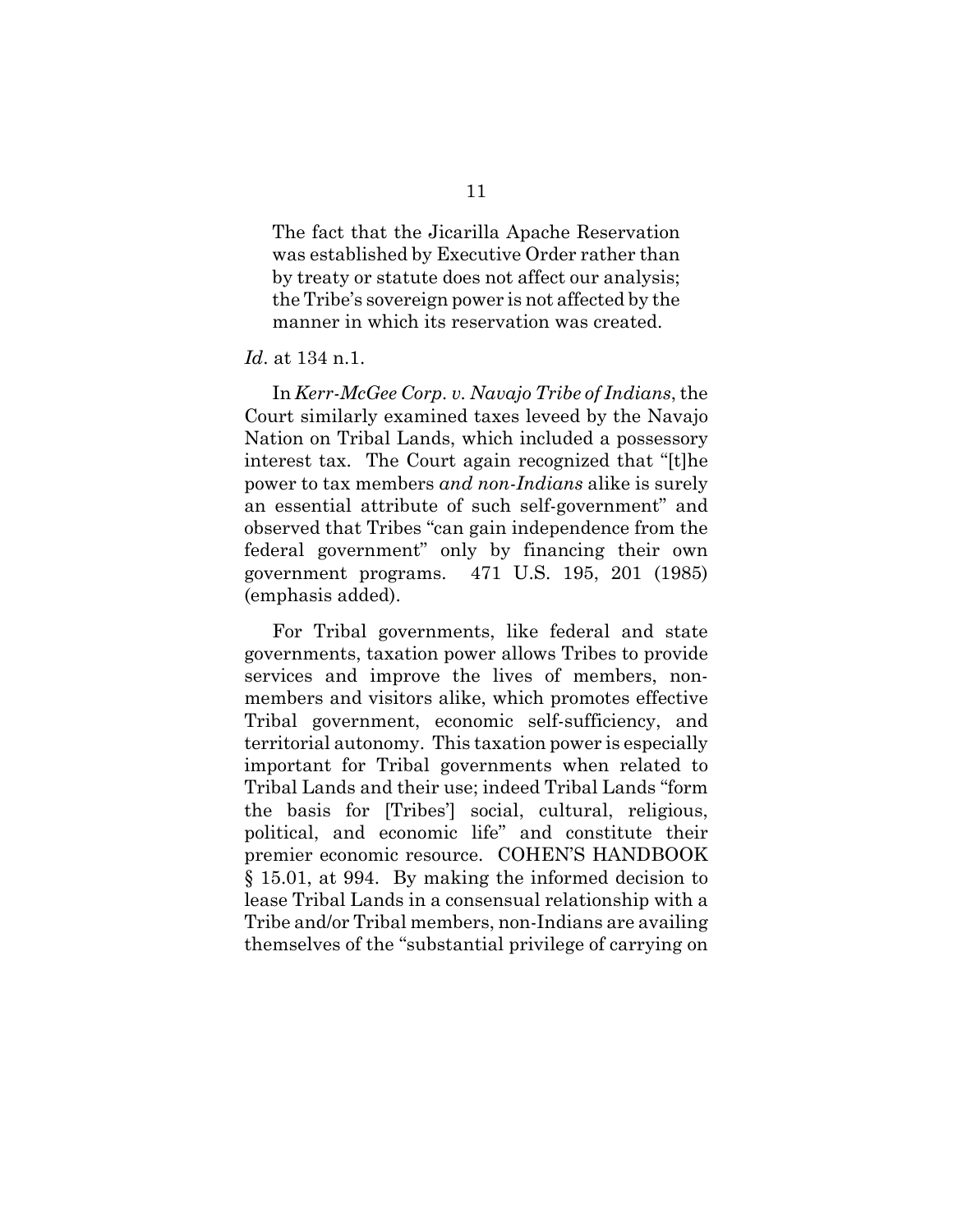business" on these Tribal Lands. *Mobil Oil Corp. v. Comm'r of Taxes*, 445 U.S. 425, 437 (1980).

### **II. This Case Presents the Ideal Vehicle to Address an Increasingly Important Issue That Merits This Court's Review.**

The Court's jurisprudence confirming Tribal government control over Tribal Lands, particularly Tribal Lands where the Tribes and Tribal members have significant interests, is at odds with the lower court's decision in this case which wrongly allows concurrent authority of a state and its political subdivisions to exercise jurisdiction over rights derived from the lease of Tribal Lands. As Tribes and Tribal members develop and expand economic opportunities on Tribal Lands, it will become increasingly important that Petitioners' Questions Presented are finally addressed and these issues settled.

Here, the County of Riverside and other local government entities have sought to pad their public fisc by significantly interfering with federal and Tribal leasing laws and the Tribal governments' sovereign jurisdiction. These state political subdivisions have forced their own possessory interest tax and other local taxes onto Tribal Lands over which these state political subdivisions have no taxing or jurisdictional authority. The county and local entities are doing so in the face of an extensive Tribal and federal government legal leasing framework that expressly promotes a Tribe's ability to control and develop its lands for economic development purposes and tax accordingly, while expressly rejecting the intrusion of states and their political subdivisions to tax such economic land-based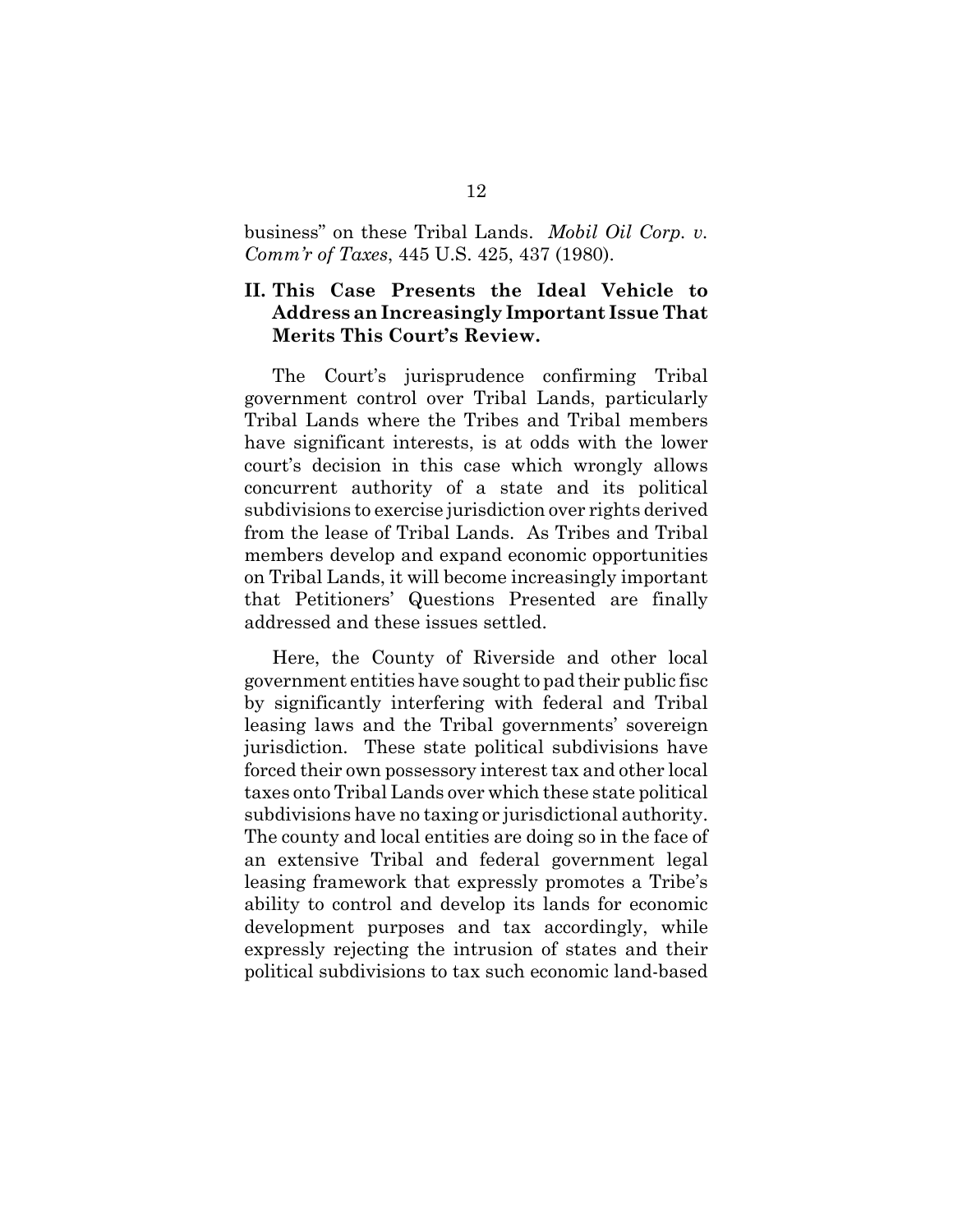development. By imposing their possessory income tax and other local taxes on Tribal Land leases, the County of Riverside and the other local entities are reaping a financial windfall from land use leases provided by the Tribes for the benefit of the Tribes and Tribal members – and without otherwise having any interest in the sovereign land base from which the opportunities and benefits derive.

Petitioners recognize – as have the Tribes, the federal government and this Court – that Tribal governments have the sovereign authority over their own lands, independent of any power by local governments to tax that exercise of authority. Allowing the Respondents to encroach on Tribal powers and Tribal Lands harm Tribes by stunting the funding of Tribal government functions through economic development of their lands – a sovereign Tribal right that this Court has recognized as essential time and again.

If allowed to take place, the encroachment of state power over the federal and Tribal leasing framework will only become more damaging as Tribes and their members work to develop new opportunities for economic development. The precedent established in the lower court's decision will impede Tribes' ability to attract non-Indian investment to Tribal Lands where such investment and participation are critical to the vitality of Tribal economies. One example of exactly how the lower court's opinion is damaging to economic development on Tribal Lands is found in the difficulty Indian Tribes and Tribal individuals already face in securing access to capital. A 2001 study by the U.S.